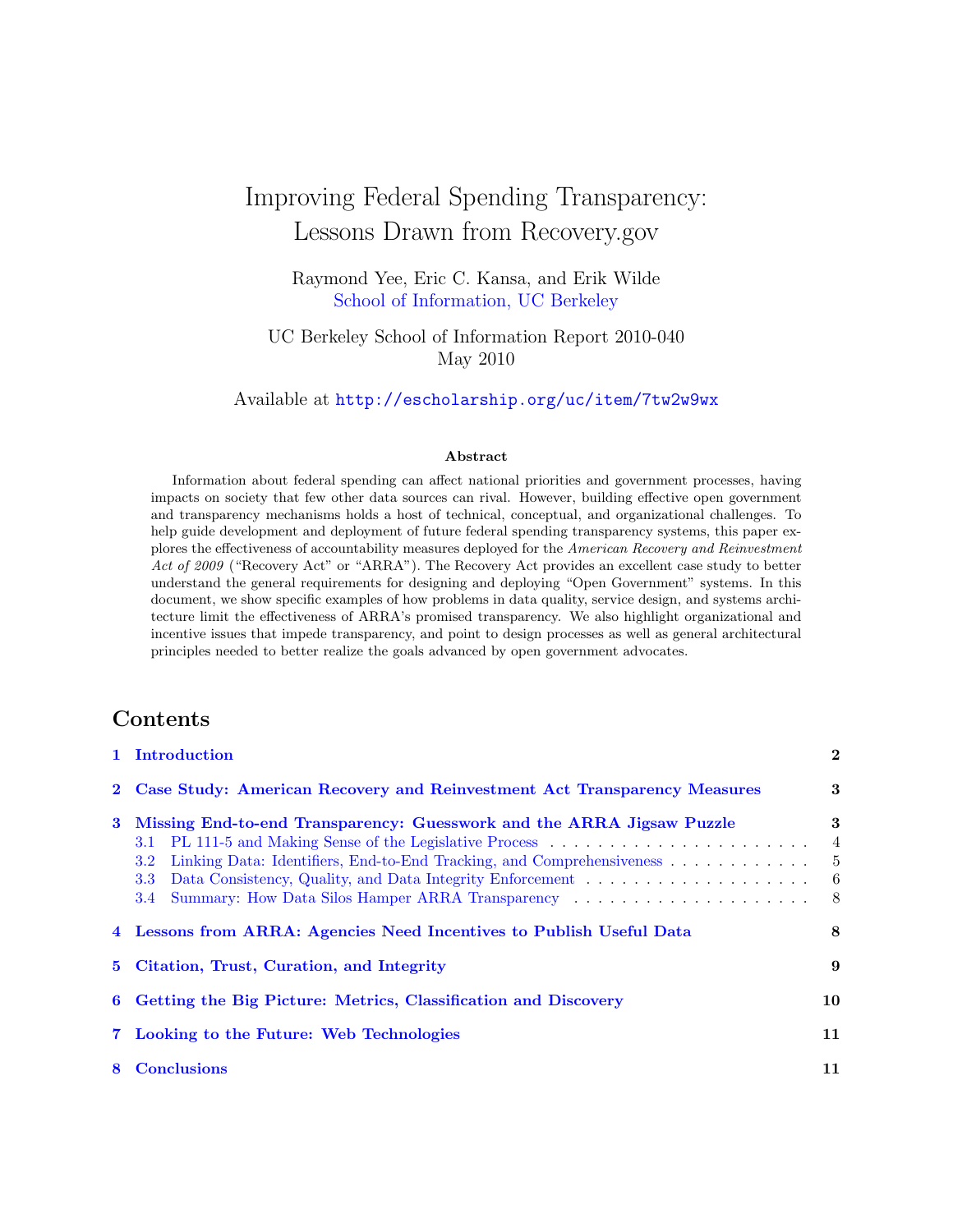## <span id="page-1-0"></span>1 Introduction

In this document we present some general principles for making the Federal Budget and spending more intelligible and available for public review and debate. The significance of budgetary transparency is difficult to overstate. Information about federal spending can affect national priorities and government processes, having impacts across our society that few other data sources can rival. Budgetary transparency is therefore central to the whole program of "Open Government." Because the information systems that support budgetary disclosures are so important, they must be carefully designed to offer effective and meaningful forms of transparency.

Key aspects for enabling budgetary transparency include:

- Open Machine-readable Data in Non-proprietary Formats. Information should be published in ways that maximize the potential for reuse, aggregation, and analysis on a variety of computing platforms. Non-proprietary formats are essential because they enable consumers of information to use open source or commercial computing applications of their choice. Non-proprietary formats also increase the longevity of information since these formats can be best supported by archival systems.
- *Identifiers to Linked Data.* Budgetary datasets will reference many different codes and coding systems. Unfortunately, entities identified by these codes are often difficult to find. If they do exist on a public website, explanation for codes often exist in difficult to parse PDF documents. Such explanatory data should be published in more reusable formats and services that provide contextual information and help make budgetary data intelligible. Ideally, URIs (Uniform Resource Identifiers [\[2\]](#page-10-0), most commonly HTTP Web links) should be the main identifiers used in budgetary disclosures. URIs can identify linked Web resources that contain important information that give context and meaning to budgetary data. Linked data will make budgetary data easier to understand by clarifying the rationale and purpose behind budgetary appropriations and expenditures. Linking data will also enable agency officials and lawmakers to better gauge program performance and effectiveness.
- Services for Dynamic Data. Many "Open Government" and "Open Data" advocates will want to see bulk-download features for budgetary data. While bulk-download features are important and should be implemented, we stress that bulk-downloads are not sufficient. Bulk-downloads are most suitable for relatively static datasets. For the Federal Budget, we anticipate that different federal agencies and other government monitoring offices will be continually releasing relevant data. Some of this information will include ongoing spending as new expenditures, grants, and contracts are authorized. In other cases, data may be continually collected on program metrics and reports. New programs may be announced (along with identifiers for these new programs), and other programs may close down. Thus, the information landscape of budgetary information, including key data required to make sense of the Federal Budget will be constantly evolving. Since bulk-download approaches typically deliver data well "after the fact" they must be complemented by other approaches that offer more real-time access. Because of the dynamic nature of budget disclosures, Web services (such as those we proposed at <http://recovery.berkeley.edu/> [\[8,](#page-11-0) [9\]](#page-11-0)) need to be implemented. Web services make it easier to incrementally retrieve relevant data, retrieve and monitor updated data, and if well designed, make these data easier to use on a wider variety of platforms. Thus, Web services not only facilitate independent analysis, visualization, and interpretation of budgetary data, but they also enable these independent efforts to be conducted in real-time, based on continually streaming data.
- Data Archiving and Versioning. Building trust is a critical element in making transparency work. The public needs to trust that information published today will not be gone tomorrow. Data archiving and curation services are an essential component to transparency. The public must also see guarantees that information will not be altered without notification or explanation. Update and notification services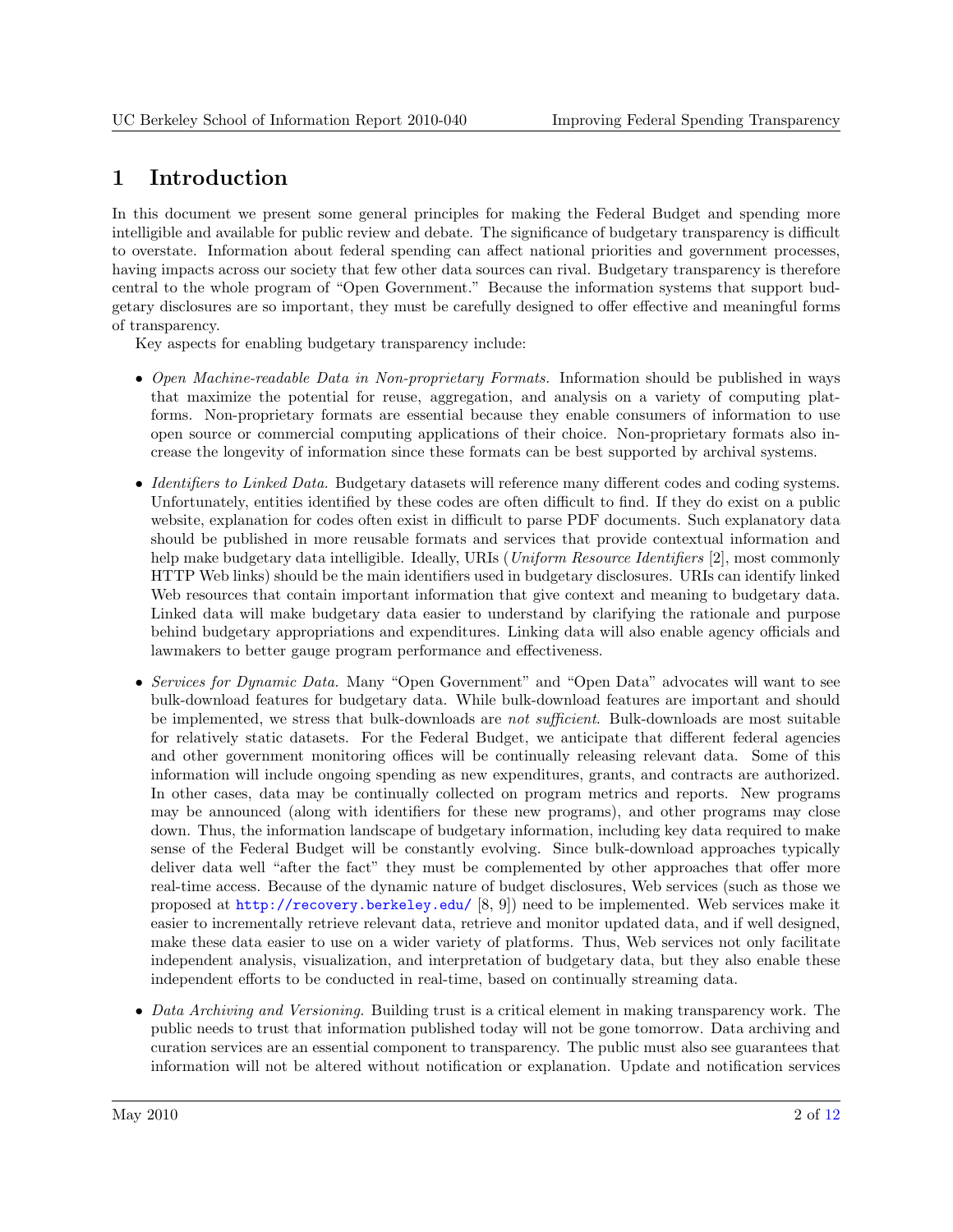<span id="page-2-0"></span>are essential, as well as version tracking, so that the public can see the history of changes on sometimes critical data. Furthermore, budgetary information should be citable; that is, different versions of budgetary disclosures should be clearly identified and reliably retrievable into the future.

# 2 Case Study: American Recovery and Reinvestment Act Transparency Measures

The accountability measures around the American Recovery and Reinvestment Act of 2009 ("Recovery Act" or "ARRA") provide an excellent case study of the interplay of the general principles outlined above with transparency effectiveness. We can glean many lessons for short and long term visions of federal spending transparency from Recovery.gov.

An *Office of Management and Budget (OMB)* memo (April 6, 2010) providing guidelines for the immediate future of federal spending transparency explicitly cites ARRA fund transparency, stating that the memo builds on "achievements of and the lessons learned from implementing the American Recovery and Reinvestment Act" [\[10\]](#page-11-0). Recovery.gov and Federalreporting.gov are likely models for what we will see in future systems, especially because policy makers have singled out these systems (especially Recovery.gov) as exemplars. Transparency advocates should therefore pay close attention to how these disclosure systems work in practice. By examining these real world systems, we can learn about advantages and problems of different design approaches.

Specifically, we can look at ARRA transparency measures through the criteria specified in the OMB memo: accessibility, completeness, accuracy, and usability. In each of these critical dimensions, we should have expectations for the Recovery Act. President Obama made transparency a centerpiece of this legislation promising that Americans would be able "to see how every penny in this plan [the Recovery Act] is being spent."<sup>1</sup> Such absolute precision may be beyond the capability of any accounting system, especially given ARRA's vast scale and complexity. However, we can examine Recovery.gov and associated systems to see whether we can gain a reasonably intelligible and comprehensive understanding of ARRA spending. Given this more reasonable expectation for ARRA transparency, how effective is Recovery.gov in promoting public understanding and accountability?

# 3 Missing End-to-end Transparency: Guesswork and the ARRA Jigsaw Puzzle

To begin with, a fundamental requirement for budgetary transparency is the ability to relate actual spending with the intentions of Congress as expressed in legislation. Ideally, we should be able to trace the full lifecycle of federal spending, from the agency's budget request to congressional appropriation to disbursement by federal agencies. For example, we should be able to easily track fund allocations from the Congressional record, which documents various versions of the bill, to the final enrolled bill PL-115.<sup>2</sup> that the Congressional Budget Office (CBO) scored (the source of the \$787 vs \$792 billion figure). Once the bill becomes law, we should then pick up the trail for how the Treasury implemented ARRA provisions and allocated money to different accounts, as identified by Treasury Account Symbols (TAS). From these accounts, we should see how spending unfolded across various agencies and then to the primary and secondary recipients. At each stage, we should have a clear tally of the total number of all relevant entities (e.g., recipients, awards, treasury

<sup>&</sup>lt;sup>1</sup>"Organizing for America — OFA Blog: Message from President Obama: 'What recovery means for you'." [http://my.](http://my.barackobama.com/page/community/post/obamaforamerica/gGxHGc) [barackobama.com/page/community/post/obamaforamerica/gGxHGc](http://my.barackobama.com/page/community/post/obamaforamerica/gGxHGc) (Accessed May 13, 2010)

 $2$ "Public Law 111  $-5$   $-$  American Recovery and Reinvestment Act of 2009." [http://www.gpo.gov/fdsys/pkg/](http://www.gpo.gov/fdsys/pkg/PLAW-111publ5/content-detail.html) [PLAW-111publ5/content-detail.html](http://www.gpo.gov/fdsys/pkg/PLAW-111publ5/content-detail.html) (Accessed May 13, 2010)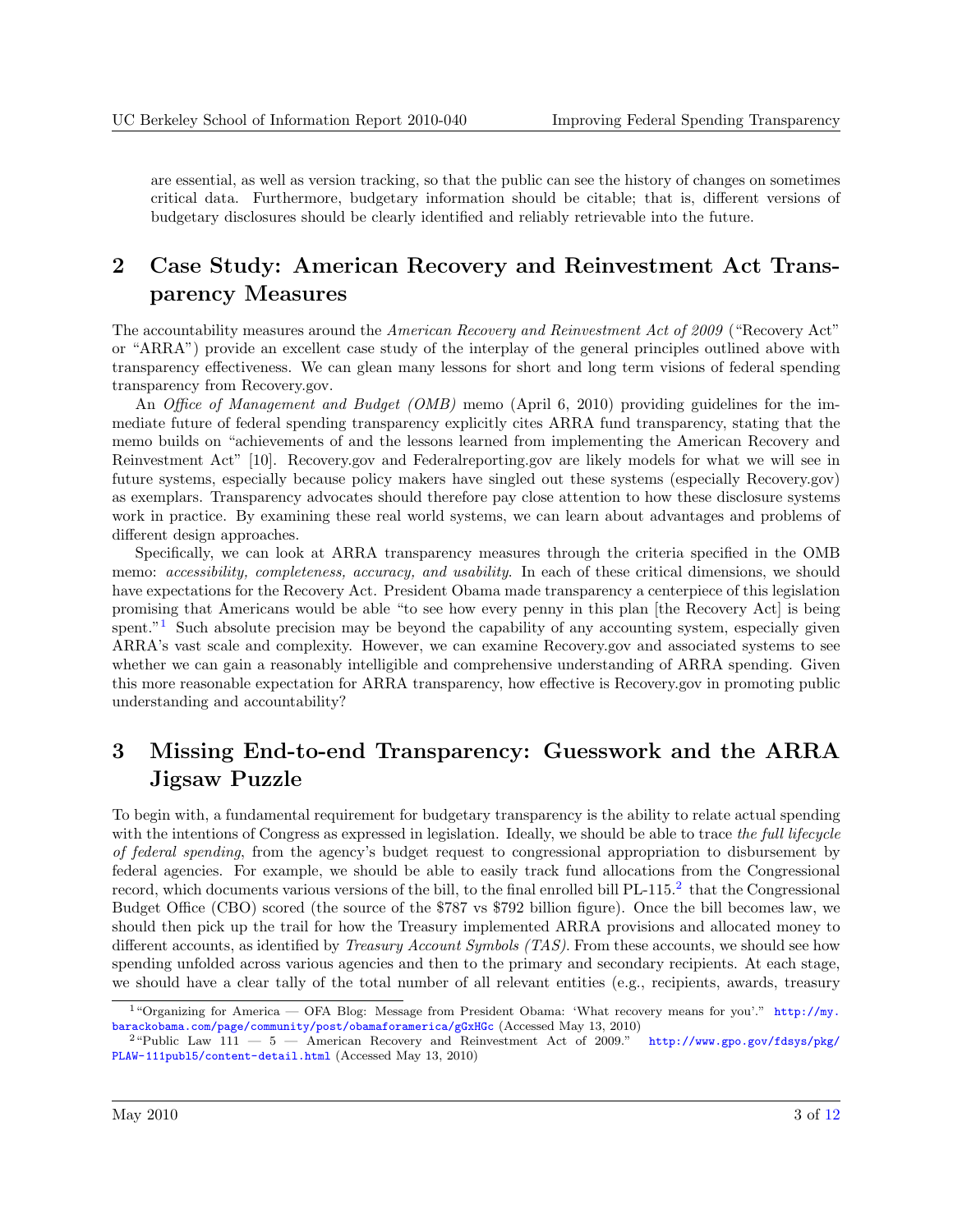<span id="page-3-0"></span>accounts) and expected sums of funding allocation and spending, as well as an account of the data sources and reasons for any uncertainty.

Unfortunately, reality deviates from this ideal of end-to-end transparency. ARRA data is more like a jigsaw puzzle than a clear tabulation and accounting of spending. Members of the public must invest great effort in making even partial sense of the whole picture, and this process involves a great deal of guess work. Some difficulties should be expected since ARRA, by its very nature, is a complex and sprawling piece of legislation. Investing transparency measures dynamically "on the fly" while coordinating across so many players will naturally lead to gaps and problems. However, these gaps and problems persist and continue to stymie ARRA transparency. It is simply too difficult to know with any real confidence how "every penny in this plan is being spent."

These difficulties should give policy makers pause when they look to the ARRA as a model for making the overall picture of the federal budget and federal spending more transparent. Below we describe some of the specific problems and gaps in ARRA transparency and some strategies to improve transparency effectiveness.

#### 3.1 PL 111-5 and Making Sense of the Legislative Process

Ideally, open government transparency measures should offer the public channels to understand, evaluate, and impact key democratic processes. Understanding the legislative process and how the legislation gets implemented in the Executive branch of government should be a major high level goal. Unfortunately, ARRA transparency measures were scoped too narrowly and largely ignored the legislative process.

#### Current Problems

- Need for Machine-Readable Legislation: The run-up to the final piece of legislation was very confusing; every financial analysis used a different way of catgorizing key budget items. It is very difficult to understand spending levels proposed in different versions of the legislation and how these ultimately became law. One could compare the House and Senate versions of the Recovery Act vs the final piece of legislation, though it is a non-trivial task to do a detailed comparison. There was a big effort by news organizations such as the New York Times<sup>3</sup> and ProPublica<sup>4</sup> while the final details of the bill were being passed to parse the bill. Since the bills were not in machine-readable form, journalists had to manually transcribe numbers into spreadsheets and then come up with separate tallies. It was next to impossible to get a definitive analysis and compare the various analyses to see whether they actually agreed and where they differed.
- Need Transparency in CBO Analyses: Moreover, the CBO released preliminary and final analyses of ARRA in PDF form but not a detailed analytic breakdown on how it arrived at the numbers (including simple matters like adding up all the line items and showing how they do in fact add up to what the analyses came up with). In other words, the CBO analyses are effectively a black box, whose accuracy is difficult to assess and therefore challenge or correct. This is especially problematic in fast moving situations like the passage of ARRA.

The overall point of this discussion is to highlight how transparency in government spending is not just an issue for the executive branch of government; it also places requirements on legislative transparency. Ideally, transparency should promote accountability. Through greater visibility in how laws are created, debated, and enacted, reformers can better identify weakness in political and government processes and build support for improvements.

<sup>3</sup>Hossain, Farhana, Amanda Cox, John McGrath, and Stephan Weitberg. n.d. "The Stimulus Plan: How to Spend \$787 Billion — The New York Times." [http://projects.nytimes.com/44th\\_president/stimulus](http://projects.nytimes.com/44th_president/stimulus) (Accessed May 13, 2010)

<sup>4</sup>Grabell, Michael, and Christopher Weaver. n.d. "The Stimulus Plan: A Detailed List of Spending — ProPublica." <http://www.propublica.org/special/the-stimulus-plan-a-detailed-list-of-spending> (Accessed May 13, 2010)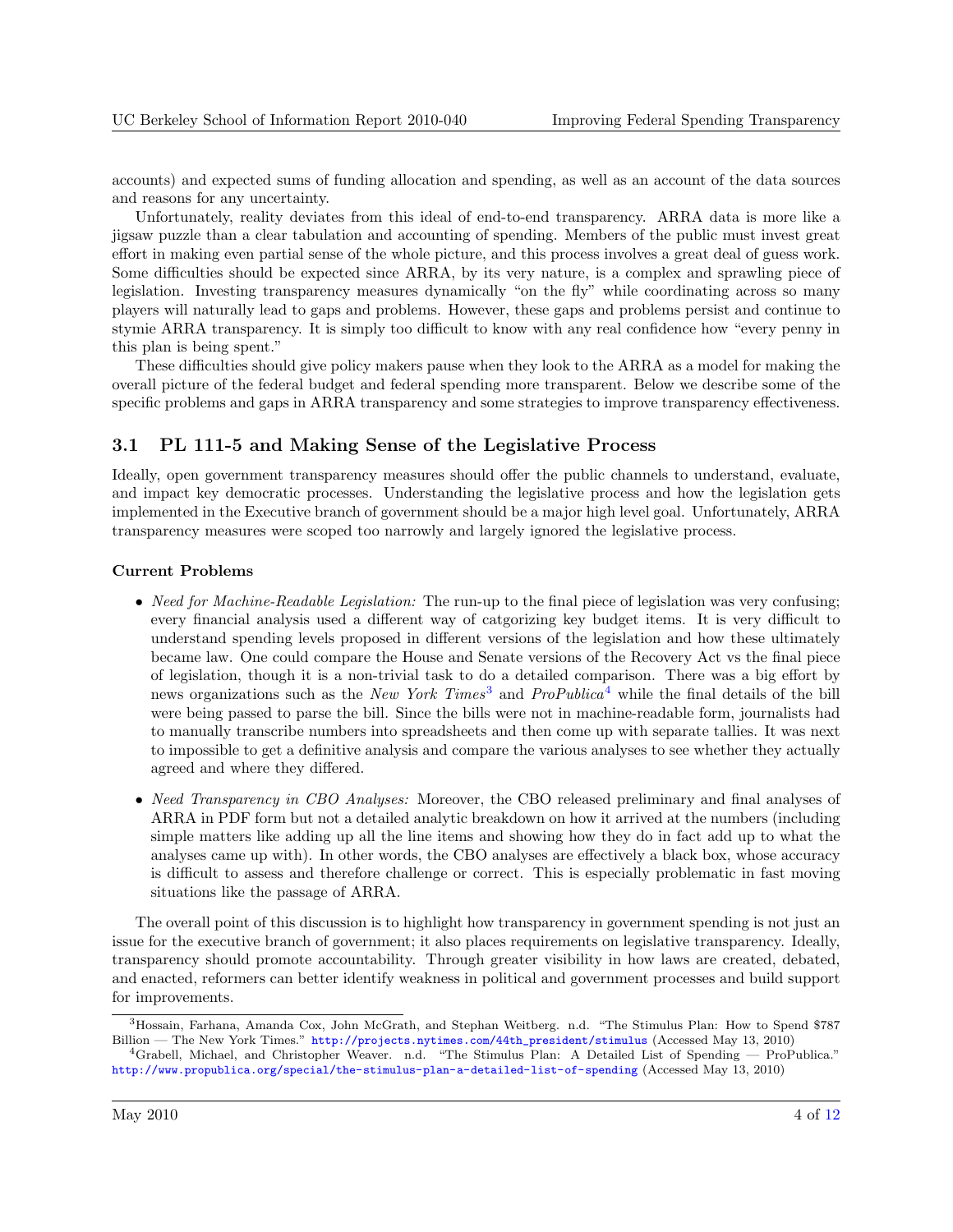#### <span id="page-4-0"></span>Proposed Solutions:

- 1. Clear Identifiers Needed for Legislative Line Items: Funding provisions in all bills should carry clear and unambiguous identifiers expressed in machine-readable formats. These identifiers can enable tracking of funding items through CBO analytical processes and later into the Treasury's accounting systems.
- 2. Open Data for CBO Analyses: The supporting data behind CBO analysis should be made public along with the final report. Datasets showing how line-items actually add up would be very helpful, and these can be linked back to specific provisions in bills to show their context in large and complex bodies of legislation.
- 3. Open Access to CBO Models and Analytic Formulas: Since budgetary analysis represents much more than adding up several line items, the CBO needs to provide formulas and financial assumptions, as well. For example, the tax implications of ARRA spread over ten years and can involve complex computations. Sharing these analytic tools can lead to their refinement overtime, especially if it becomes easier to relate actual budgetary data back to CBO projections.

### 3.2 Linking Data: Identifiers, End-to-End Tracking, and Comprehensiveness

Just as it is difficult to trace the spending estimates used in the legislative process, it is nearly impossible to know how actual spending patterns mapped to Congress's wishes as expressed in the passed legislation. How do spending provisions in law lead to allocations of money in specific programs, accounts, and projects? How are legislative decisions implemented across various agencies and administrative divisions?

#### Current Problems

- Missing Connections between Legislation and Executive Processes: Through some effort, one can look at items in the original legislation and see how they may fund different programs (TASes) in ARRA. However, there is no official and unambiguous way to tie a given line item in PL 115 to a specific award flowing from that item.
- Lack of Comprehensive Catalogs of Identifiers: There is no definitive, public list of Recovery-related TAS identifiers. <sup>5</sup> Without this list it is impossible to get basic understanding of how the Treasury responded to this legislation. It is also impossible to understand the degree to which Recovery.gov data represents the complete and comprehensive picture. We have no way of knowing what should be expected and what data may be missing.

The degree to which reported data represents a complete and comprehensive account of spending must be communicated and demonstrated. As discussed above, there is no definitive list of all TAS identifiers used in the Recovery act. Without this list, it is impossible to know whether recipient reporting is 20%, 50%, or 90% complete and comprehensive. Moreover, the Recovery Act authorized exceptions on detailed reporting. In how many instances did such exceptions apply? How much money flowed through channels that did not require detailed reports?

### Proposed Solutions:

1. Publish Machine-Readable Catalogs of Identifiers: There are many units of analysis and other entities that can directly or indirectly help explain ARRA reporting data. These include data about recipients,

<sup>&</sup>lt;sup>5</sup>Yee, Raymond. 2009. "ARRA Treasury Account Symbols: the outcome of our FOIA request." Data Unbound. [http:](http://blog.dataunbound.com/2009/11/23/foia-outcome/) [//blog.dataunbound.com/2009/11/23/foia-outcome/](http://blog.dataunbound.com/2009/11/23/foia-outcome/) (Accessed May 13, 2010)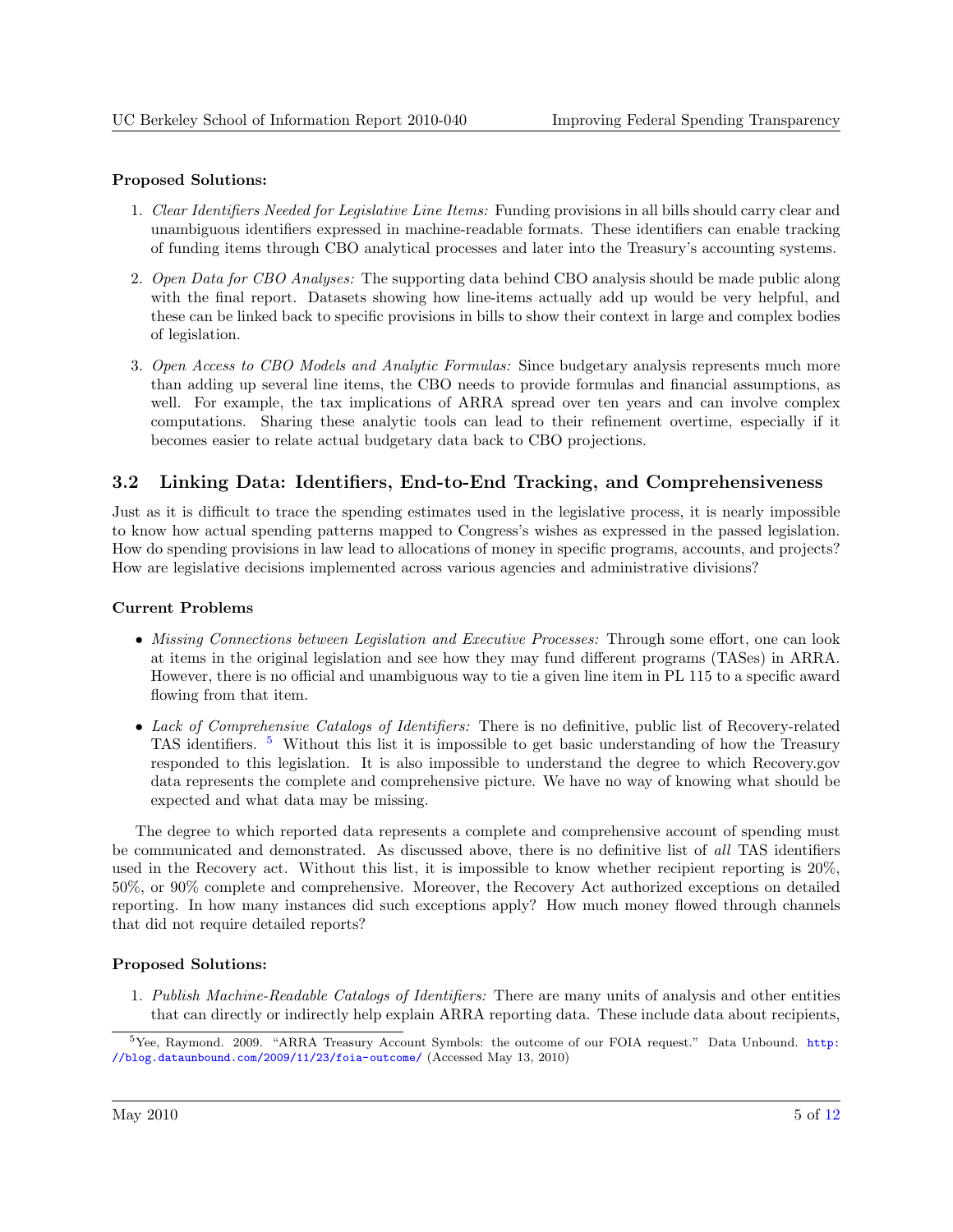<span id="page-5-0"></span>relationships among recipients (contractor-subcontractor or subsidiary relations), federal agencies and bureaus involved, and information about administrative divisions (states, municipalities, congressional districts, counties). Authoritative services to share updated lists of these identifiers would give a reliable basis for understanding if reporting measures gave complete and comprehensive accounts of government spending. The catalogs should also be available in machine-readable formats to facilitate software applications.

- 2. Define URI/URL Templates: Identification systems and coding systems need to be easy to resolve on the Web. Well defined templates for looking up Web resources for an entity associated with a specific identifier or a code improves the usefulness of coding systems. The templates themselves should be easy to read and understand for a layperson, and in doing so, they will be easier to understand for thirdparty software developers. To improve the longevity of Web identifiers, URI/URL templates should also avoid dependencies on the specifics of back-end implementations such as scripting languages (such that ".php," ".aspx," ".net" should not be in Web addresses).  $6$
- 3. Enable Linking of Data Across Agencies: Much budgetary data only makes sense through reference to entities that are not directly described in a given dataset. The use of clear identifiers (ideally Web URIs) can provide key information to help link administrative processes within these various sectors of the Executive Branch with the wishes of Congress as expressed in final legislation. Spending data on different programs can be better contextualized with the use of Web identifiers. We should be able to follow links from spending data to see documentation about a program, relevant metrics reporting on the goals and achievements of that program, and who is responsible for overseeing that program. We also should be able to follow links from spending disclosures on a specific program back to the original legislation authorizing funding for that program.

### 3.3 Data Consistency, Quality, and Data Integrity Enforcement

Current Problems Measures to enforce data quality and consistency are critical to making data intelligible and usable. This is especially true given the scale and complexity of Federal spending. For the ARRA, there are several data quality problems that have hampered the utility of data and have cast doubt on the overall reliability and trustworthiness of disclosure methods.

- Confusing Terminology, Unevenly Applied: Transparency measures will fail if no effort goes toward making basic concepts and data intelligible to the public. Educational aids need to be offered so the public gain grasp the basics of how federal budgeting and spending works. For example, public discussion of ARRA referenced two different grand totals, \$782 billion and \$797 billion, numbers differing by \$15 billion dollars. One estimate came from the CBO as a "budget authority" number, while the other came from the same CBO estimate as an "estimated outlay." Yet the rationale and meaning of these two different numbers remains obscure to the public.
- Lack of Controlled Vocabularies: Cities are fields in ARRA recipient reporting. Unfortunately, the public datasets have poor-quality city data. For example, there are numerous misspellings of "Los Angeles" making it difficult to classify and summarize financial reports by cities.
- Key Data Missing or Omitted: In many cases, ARRA recipient reporting has critical gaps that shortcircuit understanding. In some examples, there are reports of sub-recipients without a corresponding primary recipient. In other cases, there are award keys with more than one primary recipient. In other examples, the local amounts add up to more than the award amount. Sometimes the TAS is only in

<sup>&</sup>lt;sup>6</sup>For a comprehensive discussion, see: Berners-Lee, Tim. 1998. "Hypertext Style: Cool URIs don't change." [http:](http://www.w3.org/Provider/Style/URI) [//www.w3.org/Provider/Style/URI](http://www.w3.org/Provider/Style/URI) (Accessed May 13, 2010)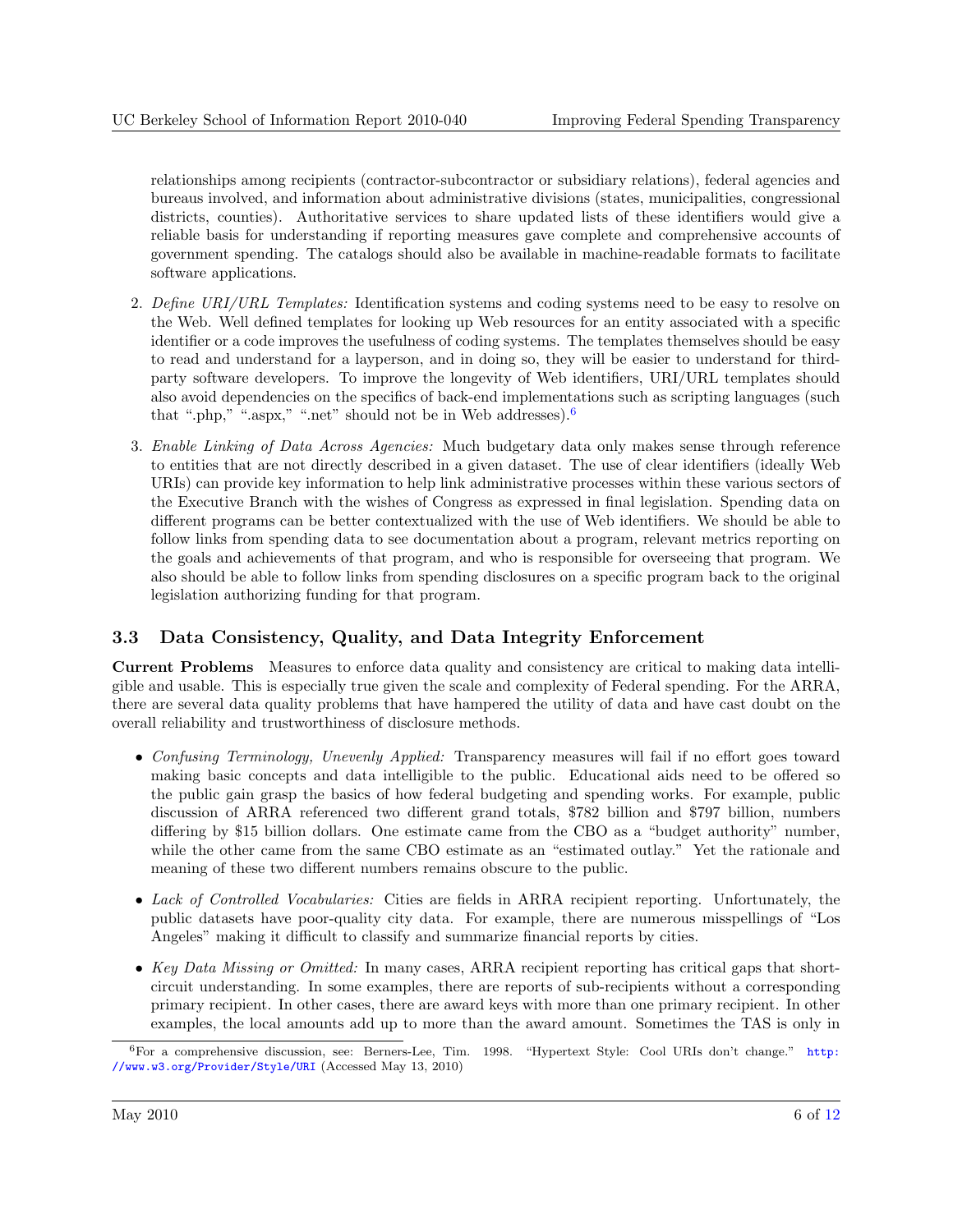the form of a placeholder ("91-XXXX"). These missing data can be found in many recovery reports without explanation.

• No Notification of Updates: Citizens can download the recipient data from [http://www.recovery.](http://www.recovery.gov/FAQ/Pages/DownloadCenter.aspx) [gov/FAQ/Pages/DownloadCenter.aspx](http://www.recovery.gov/FAQ/Pages/DownloadCenter.aspx), but it is very difficult to tell what version of the data is currently available for downloading. There are no services (such as Atom feeds) for sharing update notices. There is no provision for obtaining archived earlier versions of data.

To mitigate some of these problems, spending reporting systems must take a variety of measures. The list below is not exhaustive, but represents some basic approaches to tackling some of the critical quality and integrity issues that can harm transparency efforts.

#### Proposed Solutions:

- 1. Use Existing Controlled Vocabularies: Reporting systems need to make better use of controlled vocabularies in data entry. The US Census already produces a list of cities, which should be reused in this context. Enforcing a controlled vocabulary for congressional districts would have prevented the political embarrassment over non-existent congressional districts. Use of controlled vocabularies should not be too rigid, since it is sometimes important to accommodate fuzziness and "edge cases." In such cases it is better to have an "other" option, so that there is some assurance that the responder is stating explicitly he or she is opting out of the choices and not making an entry error. A catalog of controlled vocabularies that is readily available and understandable to implementers of federal spending applications would help tremendously.
- 2. Enforce Data Model Constraints: Since Recovery.gov and/or Federalreporting.gov creates an award key identifier, it can certainly ensure that not more than one primary recipient can be associated with that key. The existence of award keys with more than one primary recipient calls into question the integrity of data collection efforts.
- 3. Reuse Existing Data to Promote Quality: One would assume (perhaps incorrectly) that Federalreporting.gov should know what recipients should be reporting. After all, awards to the primary recipients are coming from the agencies. These agencies can give Federalreporting.gov an authoritative list of recipients. Hence, if a sub-recipient reports to Federalreporting.gov, that sub-recipient should be able to choose from a pre-defined list of awards. Using such measures, there should not be an award key without a primary recipient.
- 4. Business-Rules for Error Checking: Invite the community to collaborate on a data diagnosis dashboard. The Recovery Act Transparency Board (RATB) and public interests groups can define certain business rules that should be in place to test data quality (e.g., one-to-one correspondence between award key and primary recipient, award amount must equal total of all local amount, etc). These tests can help improve quality of data entry and monitor the quality of data once reported.
- 5. Report Errors and Version Data: The open source software development community has well developed practices for identifying problems and publicly track issues. An issue repository or analogous system can help officials, public interest groups, and members of the public identify problems, track progress on fixes, and propose solutions.
- 6. Data Citation: A critical need for making Recovery.gov more trusted and reliable is to make its content citable. One needs solid assurances that the expected version of a dataset will be obtained at an expected Web URI. These kinds of measures complement community versioning and issue tracking discussed above.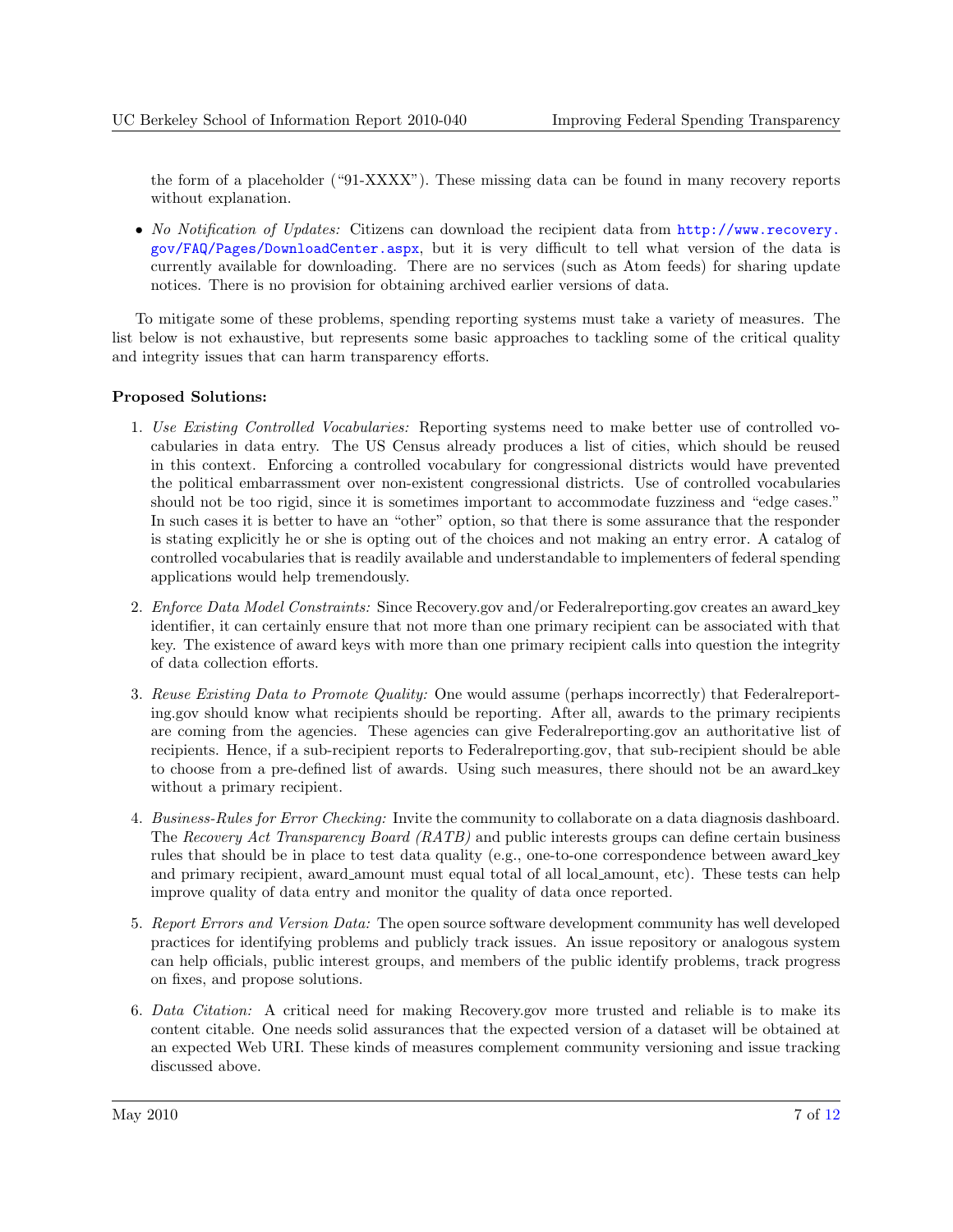### <span id="page-7-0"></span>3.4 Summary: How Data Silos Hamper ARRA Transparency

One of the largest and most systemic obstacles to greater government transparency comes from the "siloed" mentality of many agency officials and government contractors. "Data silos" are systems defined by their inability to share common types of information. When key data are trapped in individual systems, inconsistencies emerge across these different systems. It becomes much harder to coordinate key government processes, assess performance, or account to the public.

The problems of data silos and the administrative dysfunctions that lead to such silos can be seen in ARRA reporting and disclosure systems. Many of the shortcomings in ARRA transparency come from lack of coordination across different sources and types of government information. As discussed, there is no way to simply connect the intent of the original legislation and the actual spending reports of ARRA funding recipients. Data about the Congressional record and ARRA simply lack the unambiguous identifiers (or "hooks") needed to establish these clear ties.

The lack of apparent coordination between the Treasury and OMB exemplifies our concerns over silos. We have yet to find an authoritative crosswalk between TAS/OMB coding systems. We were able to obtain such data through a Freedom of Information Act (FOIA) request, through collations developed by ProPublica, and in some "easter-eggs" inadvertently hidden in Excel spreadsheets provided by Recovery.gov. Obviously, this sleuth work to obtain incomplete "guesstimates" of how TAS amd OMB track money does not represent an ideal picture of transparency. Since OMB and the Treasury both maintain key identifiers needed to track and understand budgetary processes across the Federal Government, it is absolutely critical that they offer a publicly accessible system to reconcile their coding systems.

Similarly, there are telling discrepancies and problems in coordinating information across different sources such as USAspending.gov and Recovery.gov. Doing this alignment should be easy but is non-trivial because of subtle ways in which DUNS numbers (a unique identifier developed by Dun & Bradstreet and used by the federal government to identify award recipients) and award keys that are supposed to be stable identifiers are not actually always the same between systems. Bridging across these systems is important, because with comparison with USAspending.gov, it is difficult to understand how patterns in Recovery.gov spending compare with the overall picture of the Federal budget. In addition, USAspending.gov offers APIs (services) giving updated streams of data, while Recovery.gov offers bulk downloads. Ideally, we should have both of these capabilities in both systems.

Without specific policy efforts to work against data silos, the problems of reconciling data from different systems will only get replicated. In the future, Congress may enact additional legislation like ARRA that will require specialized websites analogous to Recovery.gov for reporting. However, the key issues for all such specialized sites will be how they relate to the larger context of federal information, including other budgetary disclosure systems such as USAspending.gov.

# 4 Lessons from ARRA: Agencies Need Incentives to Publish Useful Data

The above discussion of ARRA highlighted several shortcomings, many of which relate to systemic problems of "data silos" in government contexts. This point illustrates how technology choices take place in organizational and political contexts. Budgetary transparency measures will fail if agencies do not have a vested interest in opening data. Without clear incentives, officials will make poor and constraining technology choices, and the quality of implementations will suffer. Currently, officials see little reason to look beyond their own agency needs. This helps motivate the creation of "silos" that trap data within a limited and narrow range of interfaces.

Agencies need to be rewarded for providing data, via reliable services, that see reuse, aggregation, and integration with other government and citizen applications. Agencies must also be responsive to requests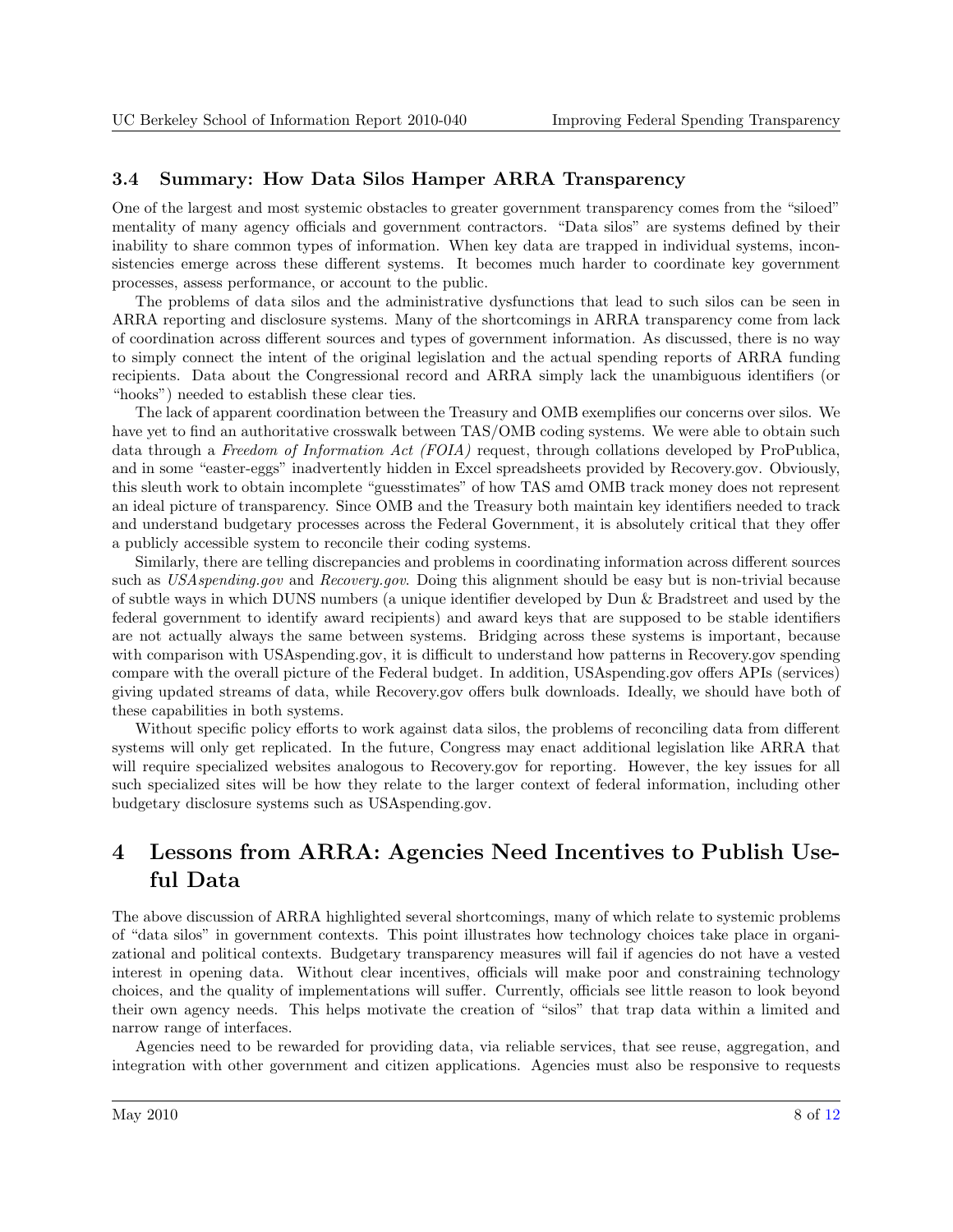<span id="page-8-0"></span>from members of the public and from other parts of the government to make data available in formats and services that maximize convenience and uptake. Hiring a contractor that holds a few conference calls among transparency advocates does not demonstrate meaningful commitment to public collaboration. Consultation processes need to have real impact. Outside agencies and the public interest groups need ways to articulate specific requirements and evaluate deployments to guide revisions that better meet public needs. In other words, meaningful consultation, issue tracking and improvements need to be continual, not just at the initial planning stages. To effectively harness consultation processes to design and build systems, agencies should adopt participatory design methodologies. If agencies saw clear rewards and incentives for providing data and services that see reuse, they will invest the effort and thought needed to support interoperability.

The contracting process, including the Request for Proposals (RFP) and the Smartronix bid for building Recovery.gov was less than ideal for building public trust in ARRA transparency. The RFP saw little public input or consultation, and the Smartronix bid itself was only released in a heavily redacted form. These government procurement procedures do not lead to optimal outcomes, and the problems we see in Recovery.gov stem from the deficiencies in the development process. Thus, the process of building transparency systems should be regarded as important as the outcome. Collaborative and iterative processes of design help build the trust, accountability, and shared problem solving that transparency advocates seek. Therefore, participatory design methods should be considered essential for building transparency systems.

### 5 Citation, Trust, Curation, and Integrity

In bridging across silos, agencies need to consider measures to make their data more reliably identified and permanent. Citation is absolutely integral to understanding. It enables and expresses collaborative knowledge production across space and time, and it is the foundation on which evidence and arguments are identified, assembled, reused, and critiqued. This is true in both formal professional settings of academic communication, and in public debates expressed online in weblogs, forums, and social networks. On the Web, citations usually take the form of a hyperlink (URI/URL) that identifies a specific information resource and, while doing so, makes its retrieval fast and efficient.

For budgetary transparency, citation issues represent a key concern. As already discussed, citable, linked data is required to help provide needed context to budgetary data. However, citation also involves issues of reliability and trust, making data version control and archiving critical issues. These requirements represent key challenges, especially since important information for making sense of the Federal Budget will be distributed across many different agencies and data systems. To help address these issues, designers of systems that support budgetary transparency need to consult the digital library community. This community has developed extensive expertise in designing technologies, business processes, and policies to safeguard data and its integrity, identification, and reliable retrieval [\[1\]](#page-10-0). The organization *Citability.org*<sup>7</sup> also provides invaluable guidance for making Web based government information more trustworthy and easy to reference. This group has explored important issues about granularity and specificity in citation and retrieval.

In some ways, the citability and long term curation of different versions of datasets may represent a more important priority than "signing data." Large and complex datasets will likely contain some errors, even with good data validation practices. If we required agency officials to "sign data" as completely accurate, we may create incentives to withhold key information for fear that their accuracy will never be 100% perfect. Instead, we should reward agencies that make their data cleansing and error correction processes more open and transparent. Version tracking and citation can help foster a more collaborative and less adversarial relationship than some signing proposals.

<sup>7</sup><http://citability.org>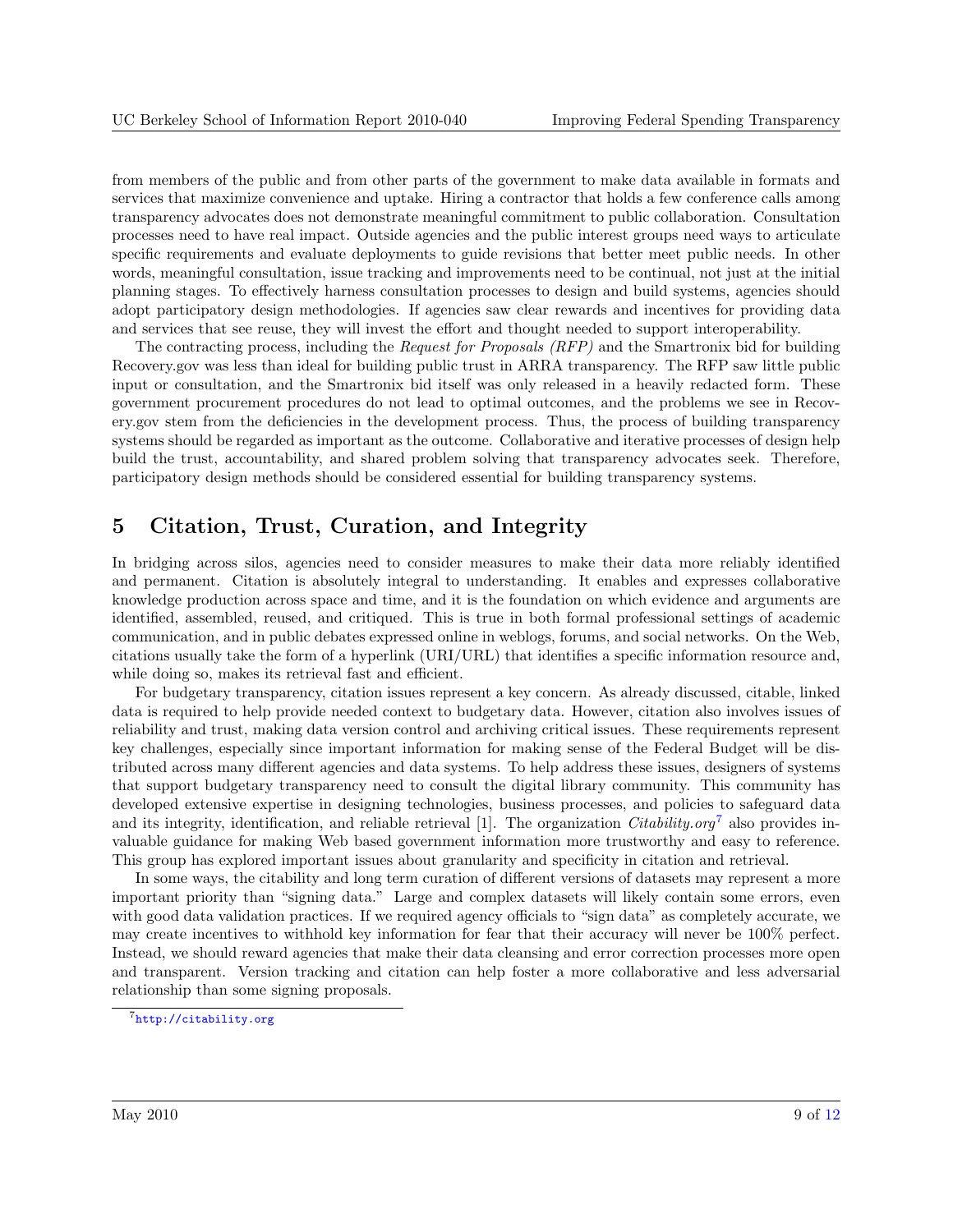## <span id="page-9-0"></span>6 Getting the Big Picture: Metrics, Classification and Discovery

Classification will underpin many uses for budget data. Datasets will need different forms of administrative, technical, and descriptive metadata to be managed. Given the scale and complexity of the federal government, budgetary metadata requirements will likely be similarly complex. The National Information Exchange Model (NIEM) may provide a good foundation for meeting these government-wide standards needs. The Extensible Business Reporting Language (XBRL) represents another potentially applicable standard that may be useful for describing many financial transactions in government.<sup>8</sup>

Standards and classification concerns are not only technical matters; they are also important issues impacting the usability of data. Searching and retrieving relevant information from large bodies of complex data is a challenge for many information services. Keyword searches are common solutions to this problem. However, keyword searches often yield incomplete and ambiguous results. The "hit or miss" nature of keyword searches can limit the effectiveness of transparency. Poor search capabilities can lead to omissions of relevant data. In turn, this can reduce trust in a disclosure system. Information retrieval systems need to be more robust, reliable, and predictable if they are to support transparency objectives and earn public trust.

To avoid some of the difficulties associated with keyword searches, metadata standards can be used to support "faceted navigation" systems appropriate for exploring and retrieving spending data. In faceted navigation applications, users can leverage sophisticated classification systems using simple and intuitive "point and click" selections. Users progressively home in on more specific information from a larger collection. Because filters are applied across an entire collection, users have greater certainty in the comprehensiveness of their results than with keyword searches. Feedback, in the form of subtotals for the numbers of items that fall under each available facet, guides users in the selection of additional filters [\[6\]](#page-11-0). This feature offers users important information cues about the size and composition of the collection they are searching. Dynamic feedback also helps users understand sometimes very sophisticated classification systems.

While classification can be an important enabler to understanding, classifying information across the vast Federal bureaucracy is no easy matter. It can and likely will be debated and contested. Classification exists in social and organizational contexts. Some types of classification may work well in one context but may work poorly in another context. Moreover, classification is not necessarily an objective process. It is shaped by the assumptions and goals of people and organizations. These worldviews and goals often see disagreement and evolve over time.

Thus, not all metadata, including performance metrics, will be appropriate in all situations. Failing to pay adequate attention to context can be harmful, especially with top-down imposed schemes. For example, without careful alignment to an organization's mission, poorly applied metrics may create incentives for the wrong outcomes. Agencies, programs, and the public need to come together to shape classification systems so that they reflect both the need to understand general government-wide processes and the more particular concerns of a specific program or agency. Similarly, metadata systems need to be responsive to evolve to better meet both existing needs and those not yet anticipated. While there is a clear need for governmentwide standards, efforts to make the Federal Budget intelligible must also accommodate the great diversity of program goals, needs, and contexts. Just as certain metrics need to be carefully shaped to be appropriate for a given context, classification and description of budgetary data must also allow for enough nuance to facilitate and not obscure understanding.

<sup>8</sup>XBRL is an open data standard only in terms of access to the equivalent of its 'source code'. However, the governance structure of the XBRL consortium differs greatly from open source approaches. Paid membership and a focus on transacting business at physical conferences deviate from open source practices, and represents severe barriers to entry in participating in XBRL standards development. Because of these issues, it may be better not to use only XBRL, and consider NIEM and other standards as well.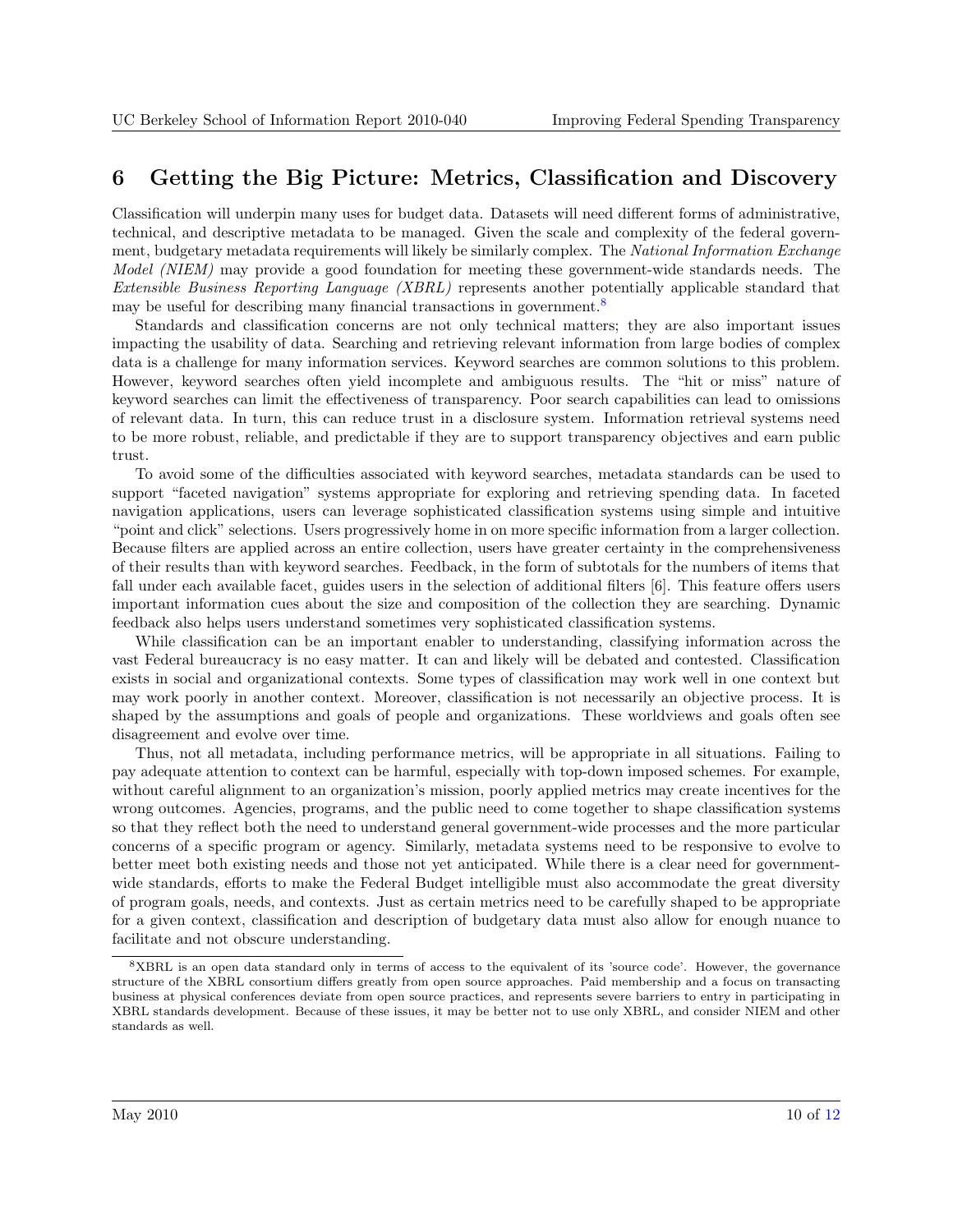## <span id="page-10-0"></span>7 Looking to the Future: Web Technologies

It is important for transparency measures to be open and easily used by the broadest constituents possible. This overarching need should guide decision-making on various implementation styles and technologies. However, many constituencies on the Web have different opinions on how best to deploy Open Government systems. Different technical styles will be promoted by different vendors, academic experts, and other stakeholders. Agency officials and systems architects will no doubt face many different sales pitches and expertly informed opinions. For example, proponents of the Semantic Web [\[3\]](#page-11-0) (or "Linked Open Data", which is another term for the same set of technologies) often promote a specific suite of technologies centered on the Resource Description Framework (RDF). RDF tools and technologies can be both powerful and very sophisticated. They enjoy widespread interest in many academic, research, and some commercial communities. In other cases, enterprise computing vendors may promote their specific vision of "Service Oriented Architectures" (usually highly planned and elaborate distributed computing frameworks). On the other hand, developers oriented toward the public Web often favor more "document-centric" and/or Plain Web [\[7\]](#page-11-0) technologies. These other constituents typically favor a different suite of technologies, including Atom feeds and other RESTful services, together with XML [\[4\]](#page-11-0) and JSON [\[5\]](#page-11-0) for expressing structured data. Each technical style has its own set of proponents, advantages, and disadvantages, and the landscape constantly shifts as Web technologies continually evolve.

The current Web sees many different approaches working in parallel to meet different needs and solve different problems. Good architectural decisions, especially with regard to Web identifiers (URIs), will enable the Federal Government to best serve the needs of multiple communities, including both Semantic Web and Plain Web proponents. Ideally, budgetary disclosure systems should not favor one contested approach over another or pick individual technology winners and losers. Government transparency efforts therefore should not emphasize one technical style at the expense of another, but should expose information to multiple kinds of interactions. Agency officials should evaluate systems design proposals on the basis of how well they support multiple approaches to using data. Participatory and collaborative design methodologies that involve users (including third-party programmers) and other stakeholders will help agency officials prioritize technology choices that meet actual needs.

## 8 Conclusions

Policymakers need to understand that the key problems in making government data more open and useful come mainly from organizational challenges and less from technology. Without concerted attention on incentives, administrative processes, and institutional concerns, technologies such as "Service Oriented Architectures," the "Semantic Web," or "Cloud Computing" will remain empty buzzwords rather than real design solutions. A single system or technological choice will not automatically yield meaningful forms of transparency. Rather, officials need to identify strategies to better align agency priorities toward greater openness and collaboration between each other and the public. By institutionalizing and rewarding collaboration, information access, and data portability, agency officials will have the right processes and incentives to find appropriate technologies that best support greater transparency.

### References

- [1] Micah Altman and Gary King. A Proposed Standard for the Scholarly Citation of Quantitative Data. D-Lib Magazine, 13(3/4), March 2007.
- [2] Tim Berners-Lee, Roy Thomas Fielding, and Larry Masinter. Uniform Resource Identifier (URI): Generic Syntax. Internet RFC 3986, January 2005.